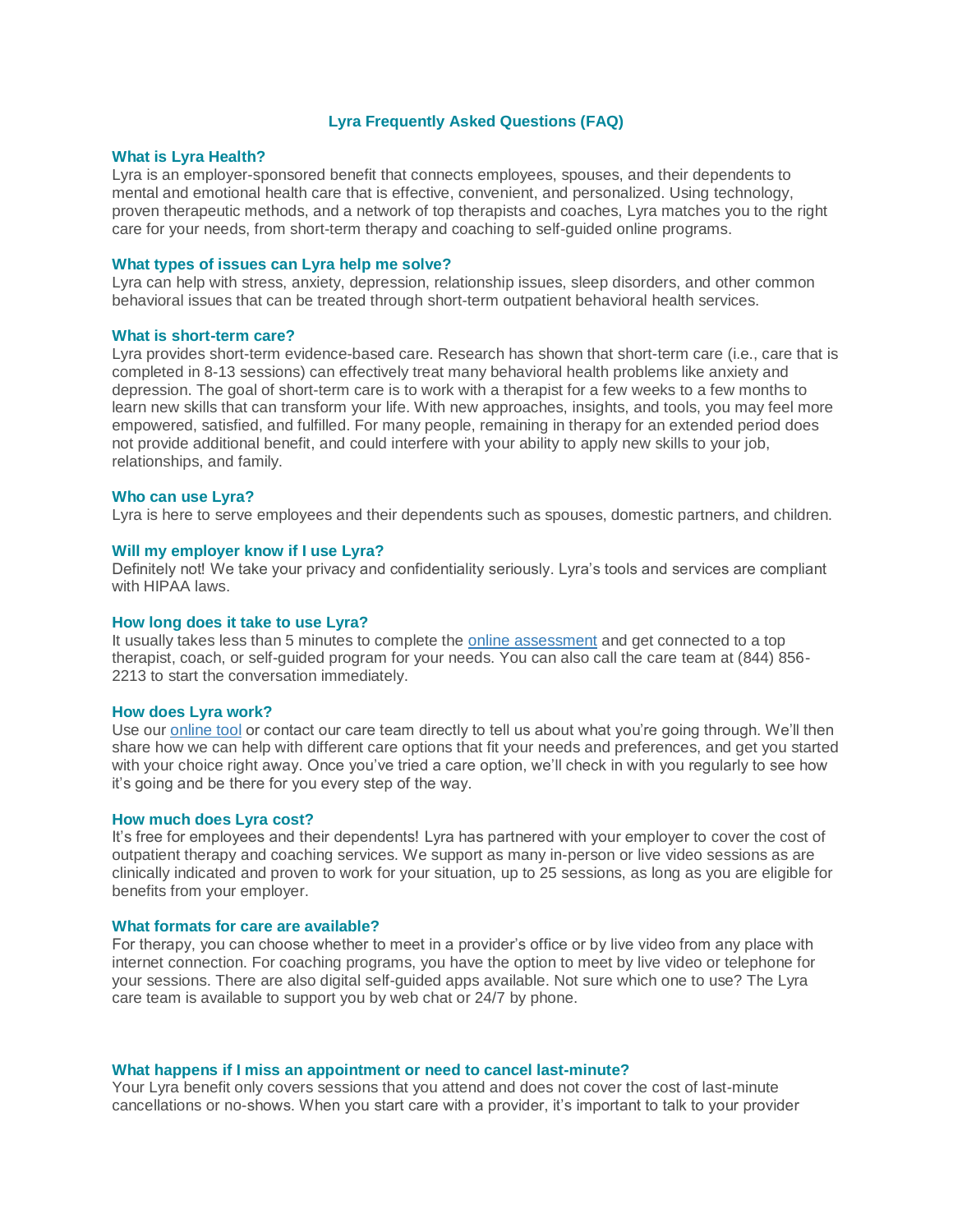about their cancellation policy. Most providers require 24-48 hours notice for cancellations. If you do not cancel on time or miss an appointment without cancelling, for any reason, you may be required to reimburse your provider for the missed session. Please refer to your provider for questions about their cancellation policy and fees.

# **What does Lyra not cover?**

Services that are not covered include: psychiatry, inpatient or residential treatment, hospitalization (including partial), intensive outpatient treatment, emergent care, long-term care or counseling, prescription medication, autism spectrum disorder treatment, services for remedial education, and nonevidence-based behavioral health care. Please check with your health plan or benefits portal for coverage of these excluded services.

# **Can you help me file disability paperwork?**

Unfortunately, Lyra does not cover disability evaluations nor do we ask our providers to sign disability paperwork for clients. If you are in need of a medical or behavioral health provider to sign disability paperwork, we encourage you to speak with your employer's benefits team.

# **How can I recommend Lyra to a colleague, spouse, or dependent?**

Individuals need to sign themselves up for Lyra, so you can recommend that the person you are concerned about register directly with Lyra. To help start the conversation, our care team can coach you on how and when to have the conversation with the person you're concerned about. They will share their expertise in broaching difficult topics and will help you determine the best way to encourage them to seek help. You can contact the Lyra care team by phone, email, or web chat.

# **Why does Lyra collect feedback after my therapy sessions?**

Part of Lyra's mission is to ensure that people are getting high-quality, evidence-based care so you can feel better, faster. A standard part of evidence-based care is to capture ongoing feedback from you so that your provider can better understand your progress and tailor your treatment plan. To capture this information, we'll ask you to complete a survey once a month.

# **I'm new to therapy. What does it entail?**

Therapy is a method of caring for your mental and emotional health — your sense of well-being which enables you to meet the demands of everyday life. Lyra only supports evidence-based therapies, which means that the methods used by our providers and self-guided therapy programs have been proven to work. Watch this video to learn more.

# **What's different about Lyra compared to my health plan?**

Lyra removes many of the common barriers to finding and getting effective behavioral health care. It can be difficult to know where to start, how to evaluate and find the right support, and how to make it fit into your life and budget. Lyra does the legwork and pays the bill for you.

# **If I'm already seeing a provider, can I continue to see them and have the session costs covered through the Lyra benefit?**

If you are currently seeing a provider and are interested in learning if your sessions could be covered under the Lyra benefit, you can invite your provider to apply to join Lyra at [lyrahealth.com/apply-now.](https://lyrahealth.com/apply-now) If your provider chooses to apply, we'll evaluate their approach to short-term, evidence-based therapy and see if they meet other criteria to become a Lyra provider.

To work with Lyra, your provider must:

- Practice evidence-based methods
- Administer short-term therapy